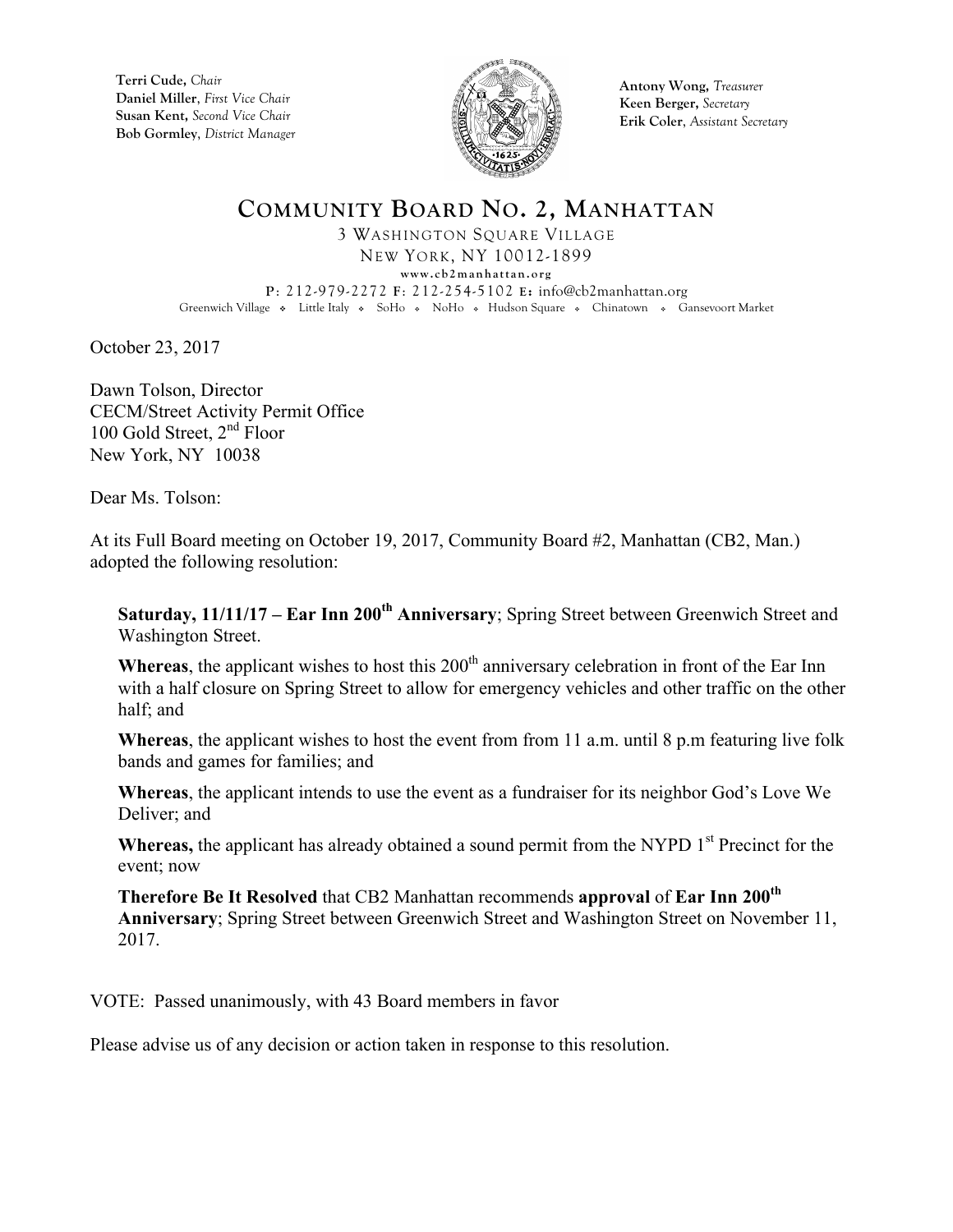Sincerely,

Teni Cude Ĉ.

Terri Cude, Chair Community Board 2, Manhattan

TC/jt<br>c:

Hon. Jerrold Nadler, Congressman Hon. Brad Hoylman, State Senator Hon. Deborah J. Glick, Assemblymember Hon. Gale Brewer, Man. Borough President Hon. Corey Johnson, City Council Member Dawn Tolson, Director, Street Activity Permit Office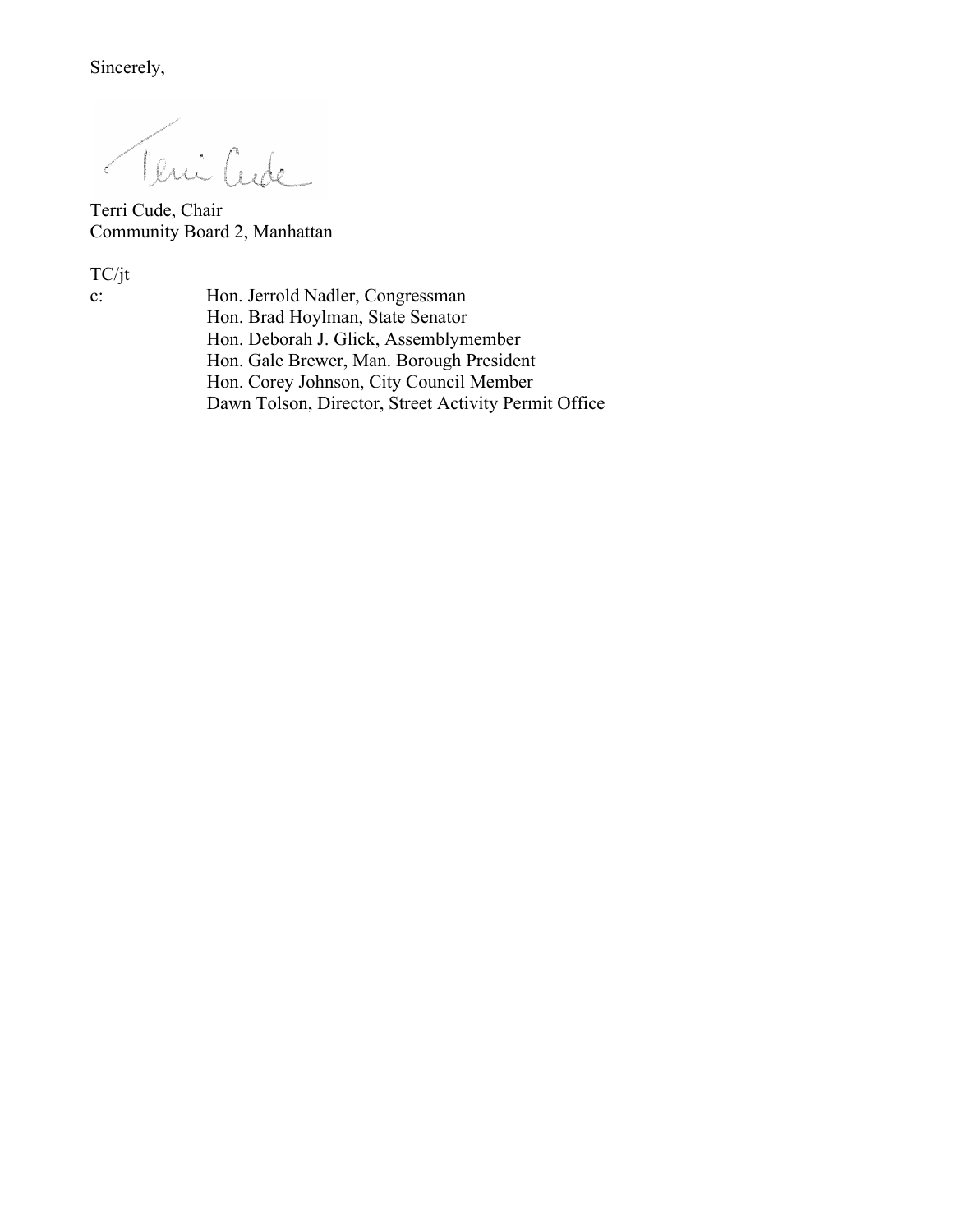**Terri Cude,** *Chair* **Daniel Miller**, *First Vice Chair* **Susan Kent,** *Second Vice Chair* **Bob Gormley**, *District Manager*



**Antony Wong,** *Treasurer* **Keen Berger,** *Secretary* **Erik Coler**, *Assistant Secretary*

## **COMMUNITY BOARD NO. 2, MANHATTAN**

3 WASHINGTON SQUARE VILLAGE NEW YORK, NY 10012-1899 **www.cb2manhattan.org P**: 212-979-2272 **F**: 212-254-5102 **E:** info@cb2manhattan.org Greenwich Village . Little Italy . SoHo . NoHo . Hudson Square . Chinatown . Gansevoort Market

October 23, 2017

Dawn Tolson, Director CECM/Street Activity Permit Office 100 Gold Street,  $2<sup>nd</sup>$  Floor New York, NY 10038

Dear Ms. Tolson:

At its Full Board meeting on October 19, 2017, Community Board #2, Manhattan (CB2, Man.) adopted the following resolution:

## **Wednesday, 11/1/17 – Burton Snowboards—USA Olympic Uniform Launch Event (Promotional Event), Greene Street between Spring Street and Broome Street.**

**Whereas**, the applicant did not appear to speak to this application; now

**Therefore Be It Resolved** that CB2 Manhattan recommends **DENIAL** of the Burton Snowboards—USA Olympic Uniform Launch Event.

VOTE: Passed unanimously, with 43 Board members in favor

Please advise us of any decision or action taken in response to this resolution.

Sincerely,

Veni Cude

Terri Cude, Chair Community Board 2, Manhattan

TC/jt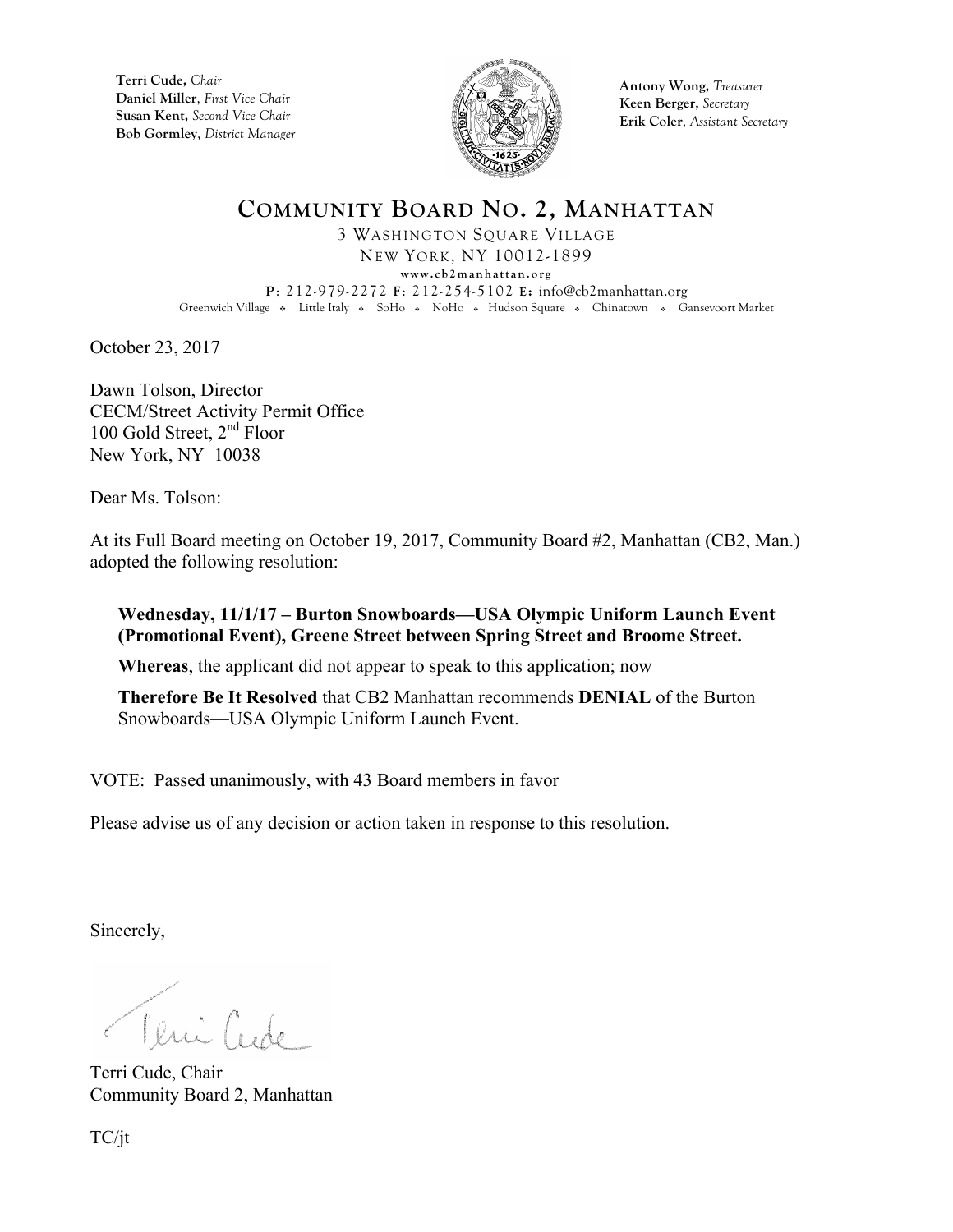c: Hon. Jerrold Nadler, Congressman Hon. Deborah J. Glick, Assemblymember Hon. Gale Brewer, Man. Borough President Hon. Margaret Chin, City Council Member Dawn Tolson, Director, Street Activity Permit Office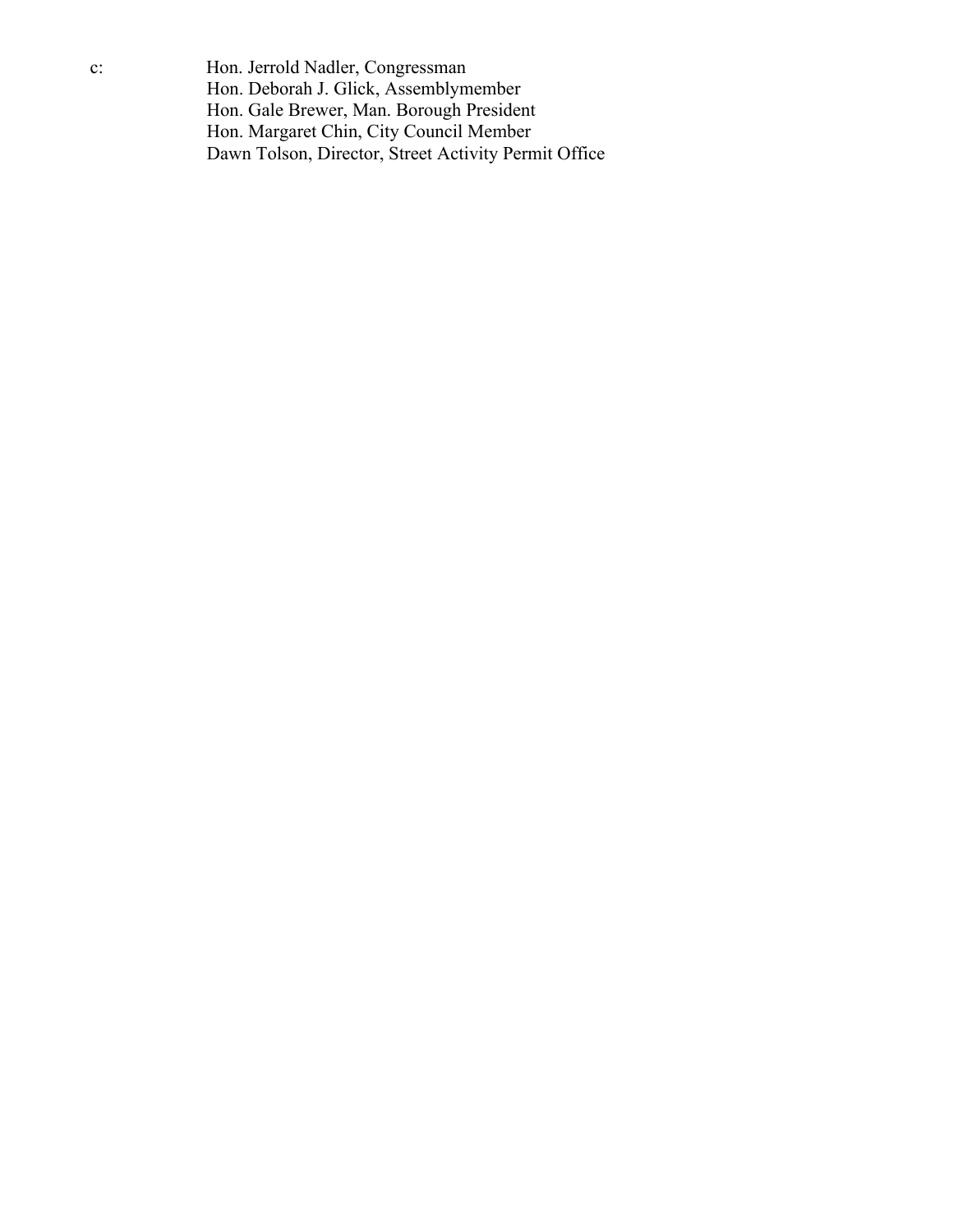**Terri Cude,** *Chair* **Daniel Miller**, *First Vice Chair* **Susan Kent,** *Second Vice Chair* **Bob Gormley**, *District Manager*



**Antony Wong,** *Treasurer* **Keen Berger,** *Secretary* **Erik Coler**, *Assistant Secretary*

**COMMUNITY BOARD NO. 2, MANHATTAN** 3 WASHINGTON SQUARE VILLAGE NEW YORK, NY 10012-1899

**www.cb2manhattan.org P**: 212-979-2272 **F**: 212-254-5102 **E:** info@cb2manhattan.org Greenwich Village . Little Italy . SoHo . NoHo . Hudson Square . Chinatown . Gansevoort Market

October 24, 2017

Dawn Tolson, Director CECM/Street Activity Permit Office 100 Gold Street, 2<sup>nd</sup> Floor New York, NY 10038

Dear Ms. Tolson:

At its Full Board meeting on October 19, 2017, Community Board #2, Manhattan (CB2, Man.) adopted the following resolution:

## **FYI/Renewal Street Activities**

**Friday, 5/5/18 – Grace Church School 62nd Annual May Fair, East 10th Street between Broadway and 4th Avenue.**

**Therefore Be It Resolved** that CB2 Manhattan recommends approval of these subject renewals.

VOTE: Passed unanimously with 43 Board members in favor.

Sincerely,

Teni Cride

Terri Cude, Chair Community Board 2, Manhattan TC/jt

c: Hon. Carolyn Maloney, Congresswoman Hon. Brad Hoylman, State Senator Hon. Liz Kreuger, State Senator Hon. Deborah Glick, Assemblymember